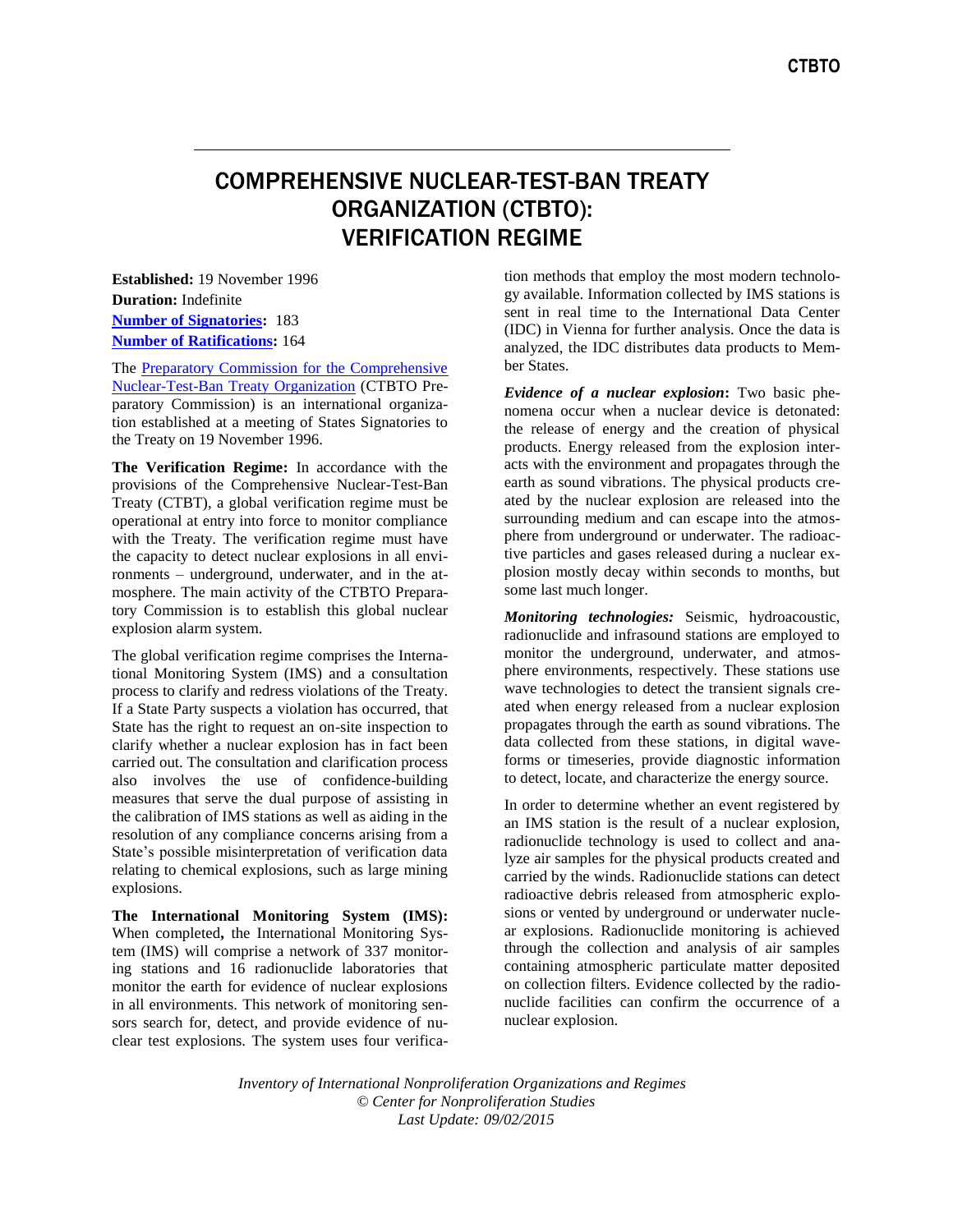*Seismology:* Composed of 50 primary stations and 120 auxiliary stations, the seismological component of the IMS detects and locates seismic events. The primary stations send their data to the IDC in real time, while auxiliary stations make their data available upon request from the IDC. Seismic stations in the IMS collect data used to distinguish between underground nuclear explosions and naturally occurring earthquakes.

The seismic network consists of two types of seismic stations; three-component stations and seismic array stations. With sensors placed at one site, threecomponent stations measure the three components of the waves (up-down, east-west, and north-south) caused by seismic events, such as earthquakes and explosions. Array stations are composed of between 9 and 25 geometrically arranged seismic sensors. The enhanced detection capacity of seismic array stations enables independent measurement of the direction and distance to the source of a seismic event.

*Hydroacoustic:* The IMS employs hydroacoustic technology to detect acoustic waves produced by natural and man-made phenomena propagated through the world's oceans. Comprised of 11 stations, the hydro-acoustic network covers the entirety of the earth's oceans. Because acoustic energy propagates through the ocean in an extremely efficient manner, very few stations are required in the hydroacoustic network.

The hydroacoustic network consists of six hydrophone stations and five T-phase (seismic) stations. Hydrophone stations use underwater microphones (hydrophones) that transmit captured signals via trunk cable to the shore facility. While extremely sensitive and very effective in picking up signals from underwater events at large distances, the installation of such stations is expensive and maintenance can be quite costly. Therefore, the hydroacoustic network also includes five T-phase monitoring stations. Located on oceanic islands, T-phase stations employ seismometers to monitor and record seismic waves that have been converted from acoustic waves upon coming into contact with land.

*Infrasound:* IMS infrasound stations use microbarometers (acoustic pressure sensors) to monitor low frequency sound waves in the atmosphere. The infrasound network consists of 60 stations located in 35 countries around the world. IMS infrasound stations use arrays of four to eight sensors that are located one to three kilometers apart. The sensors detect changes in atmospheric pressure produced by infrasonic waves. Infrasonic waves are the result of natural and man-made phenomena such as exploding volcanoes, meteorites entering the atmosphere, reentering space debris, rocket launches, aircraft in supersonic flight, and mining and large chemical explosions.

One of the principle uses of infrasound data is the prompt detection of an event, which enhances the potential for a successful on-site inspection in case of a nuclear explosion. Infrasonic waves are characterized by the ability to travel long distances and get around obstacles with little dissipation.

*Radionuclide:* The radionuclide network consists of 80 stations that employ air samples to detect the presence of radioactive particles resulting from atmospheric explosions. Half of the radionuclide stations will be equipped with noble gas detection systems. Noble gases, such as xenon-133, leak into the atmosphere during an underground or underwater nuclear explosion. The Provisional Technical Secretariat (PTS) utilizes atmospheric transport modeling technology to determine the source and timeframe of a possible nuclear test by evaluating backtracking calculations, which identify possible source regions for air samples collected by radionuclide stations.

After a very brief high-neutron flux irradiation process, nuclear fission and activation products from a nuclear explosion are released into the atmosphere. Since there is no time for decay, the composition of these radionuclides is different from that of other sources, such as hospitals, nuclear accelerators and reactors. The radionuclide network is the only component of the IMS that can unequivocally identify a nuclear explosion if radionuclides are detected in the atmosphere.

*Establishment of a monitoring station:* The IMS requires many stations located in remote and inaccessible parts of the globe and thus poses engineering challenges unprecedented in the history of arms control. The 337 IMS stations and 16 radionuclide laboratories in about 250 different locations in nearly 90 countries will provide roughly equal global coverage. International monitoring experts designed the IMS during the CTBT negotiations to have the capability to detect nuclear explosions anywhere in the world with at least a one-kiloton yield, provided the weapons were tested without efforts to hide their yields.

Locations listed in Annex I to the Protocol of the Treaty must be verified by site surveys to ensure that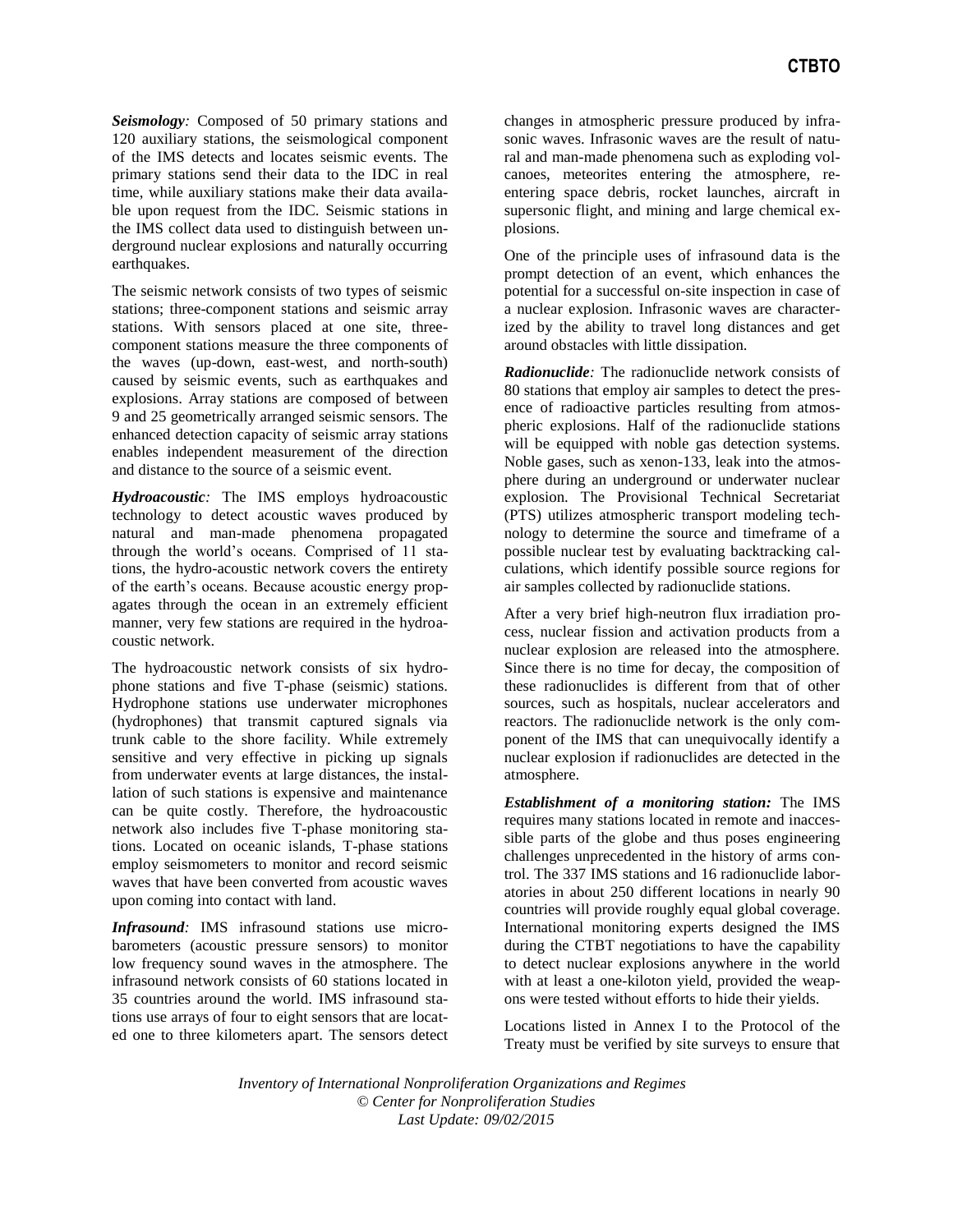they meet the stringent requirements for establishing or upgrading and operating stations as part of the IMS. During each site survey, experts evaluate the physical and environmental characteristics of the site, the local infrastructure, and available technical personnel. If a station existed prior to its selection for the IMS, officials from the PTS conduct the equivalent of a site survey, gathering information from the operators of the station and requesting necessary upgrades.

The CTBTO Preparatory Commission has approved a set of technical requirements that all IMS stations must meet. The provisions of the Financial Regulations and Rules of the Commission specify procedures for the installation or upgrading of monitoring equipment. Uniform equipment specifications ensure that in case of an upgrade, new equipment will be compatible with existing equipment.

*Certification of IMS stations***:** Once the installation and testing period of a station is completed, a certification process will determine whether it can become part of the IMS. The certification process ensures that the site is acceptable and that the equipment meets IMS station requirements and communications specifications. Certification criteria require that the station interface to the Global Communication Infrastructure (GCI) works properly, and that operational practices are consistent with IMS standards. Data availability and timeliness must also be within a predetermined range.

The certification process occurs in three phases. First, all data regarding the station's technical characteristics, operating environments, and performance history must be gathered. Next, the PTS sends out a certification team to inspect the station and discuss any potential issues with the managers and operators of the station. Finally, the certification team evaluates all the necessary information and informs the Certification Group at the IDC of its recommendations. Chaired by the Director of the respective IMS Division, the Certification Group makes the final decision on whether a station can be certified. The Group then sends the notification of certification to the host or responsible State and reports the information to Working Group B.

Upon completing the certification process, all monitoring stations are operated by local institutions under contract with the CTBTO Preparatory Commission. As of April 2015, 42 primary seismic stations, 107 auxiliary seismic stations, 48 infrasound stations, 10 hydroacoustic stations, 63 radionuclide stations, and 11 radionuclide laboratories have been fully certified. As of August 2015, there are 281 certified monitoring stations, out of 337, and another 20 are currently in the testing phase. Construction is underway on another 18 stations, many of them in remote locations. An additional 18 monitoring stations are planned. As of 2015, the CTBTO Preparatory Commission has 85% of the IMS network installed.

### **The International Data Centre (IDC)**

Located at the seat of the CTBTO Preparatory Commission in Vienna, the International Data Center (IDC) supports the verification responsibilities of the IMS by providing objective products and services to ensure effective monitoring worldwide. These data products are developed based upon information collected by IMS stations. The raw data and data products are then transmitted to States Parties for their final assessment, which may be used to request clarification on an event or an on-site inspection. The GCI provides the means with which to distribute data and products between Member States and the IDC.

*Computer infrastructure and support:* The IDC is responsible for receiving, collecting, processing, analyzing, reporting on, and archiving IMS station data, including analysis completed at certified IMS radionuclide laboratories. The IDC manages the computer infrastructure that allows the PTS to effectively execute its mission.

The IDC uses a relational database management system for information management, and has also created full network redundancy to ensure uninterrupted operations. The IDC possesses a 125 terabyte mass data storage system that provides an archiving capacity for over 10 years of verification data. The United States provided much of the software developed specifically for CTBT monitoring purposes on a cost-free basis. Significant contributions were also provided by IDC staff, other international monitoring experts, and through IDC-funded contracts.

*Data products and services:* IMS stations transmit collected monitoring data in real time to the IDC for analysis. Upon transmission to the IDC, these data are processed immediately and the first automated products are distributed to Member States within two hours of the arrival of the raw data. The data products comprise data collected on seismological events, acoustic events, and radionuclides that have been detected by IMS stations. After receiving raw data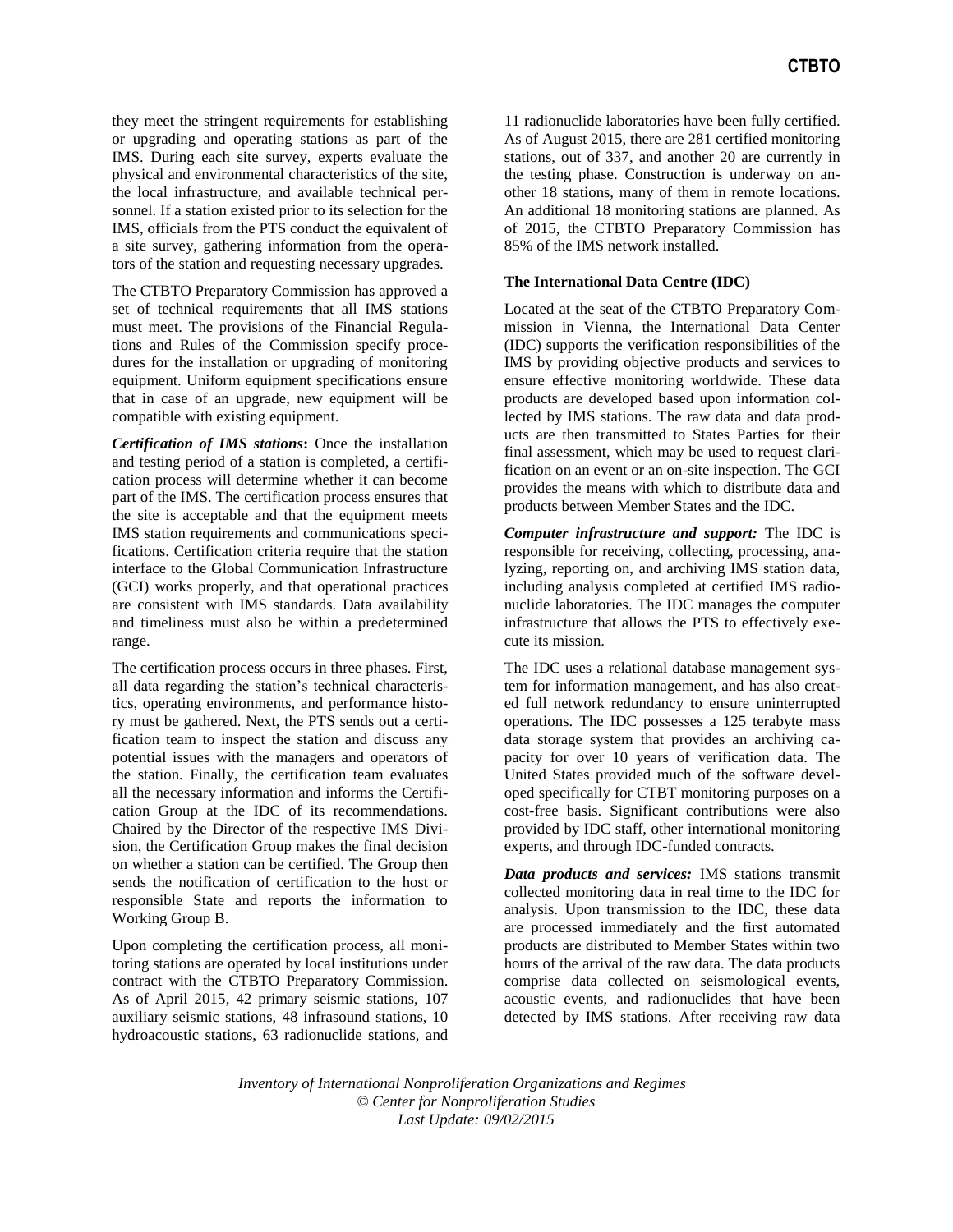from IMS facilities, IDC analysts review these lists in order to prepare quality-controlled bulletins.

*Standard products:* As stipulated by the CTBT, the IDC processes raw data to produce and archive standard IDC products on behalf of all States Parties cost-free. These data products are currently distributed to over 1200 users in 120 countries. These products include integrated lists of all signals detected by the IMS, standard event lists and bulletins, executive summaries of the various IDC products as well as the performance and operational status of the IMS and IDC.

*Services to States Parties*: The CTBT guarantees to all States Parties open, equal, timely, and convenient access to all IMS data, raw or processed, all IDC products, and all other IMS data in the archive of the IDC. The methods for supporting data access and the provision of data include automatic and regular forwarding of IMS data and IDC products, as well as the provision to individual States Parties of expert technical analysis of IMS data and other relevant data to help identify the source of a specific event.

*Technical assistance:* The IDC will provide technical assistance to individual States Parties in formulating their requirements for selection and screening of data and products, installing computer algorithms or software to compute new signal and event parameters at no cost, as well as assisting with the development of processing and analysis capabilities for IMS data at national data centers.

*Transmission of data to States Signatories*: Since February 2000, the IDC has been providing IMS data and IDC products to States Signatories on a test basis. Approximately 120 secure signature accounts have been established, which allow States Signatories to access these data and products.

#### **The Global Communications Infrastructure (GCI)**

Monitoring data from IMS facilities is transmitted in near-real time to the IDC in Vienna for processing and analysis through the Global Communications Infrastructure (GCI). States Parties also receive raw data, IDC products, and reports relevant to Treaty verification. Digital signatures and keys are used to ensure the authenticity of the data and prevent tampering with IDC products and data.

*Transmission of data to the IDC:* Over 200 stations are already transmitting data to the IDC, many of them continuously. The GCI, which receives and distributes data through a network of six satellites, ensures global coverage. The GCI became functional in mid-1999.

*Very Small Aperture Terminal (VSAT) technology:*  The GCI network is based on Very Small Aperture Terminal (VSAT) technology, and is the first global communications network of its kind. VSAT technology is a two way satellite ground station with a dish antenna that is smaller than three meters in diameter. VSATs access satellites in geosynchronous orbit to relay data from small remote earth stations to other terminals and master earth station hubs.

VSAT technology enables IMS facilities and States Parties in all but near-polar areas of the world to exchange data via their local VSAT earth stations through one of six geosynchronous satellites. Transmissions are routed through the satellites to hubs on the ground, and then to the IDC via terrestrial links. A State hosting IMS stations may request that its data be routed through national communication nodes before being routed into the GCI.

*Design and status:* With the objective of providing data within seconds from origin to final destination, the GCI is designed to be cost-effective and operate with 99.5% availability. The GCI transmits data at a rate nearly six times faster than the internet. Installed and operational since 1999, the five GCI hubs are located in the United States, Italy, Germany, Australia, and Japan. To date, GCI terminals have been set up at approximately 260 IMS stations, national data centers, and development sites. The GCI hubs are connected via terrestrial links to the IDC in Vienna.

## **On-Site Inspections (OSIs)**

Concerns about possible non-compliance with the Treaty, should an event occur, may be addressed through a consultation and clarification process. States Parties also can request an on-site inspection (OSI), which is the final verification measure under the CTBT and can be invoked only after the Treaty has entered into force.

*Procedures:* An OSI is a means to gather facts that might assist in clarifying whether a nuclear weapon test or any other nuclear explosion has been carried out in violation of the Treaty. Verification procedures shall be based on objective information, limited to the subject matter of the CTBT, and carried out with full respect for the sovereignty of States Parties. All necessary measures shall be taken to protect the confi-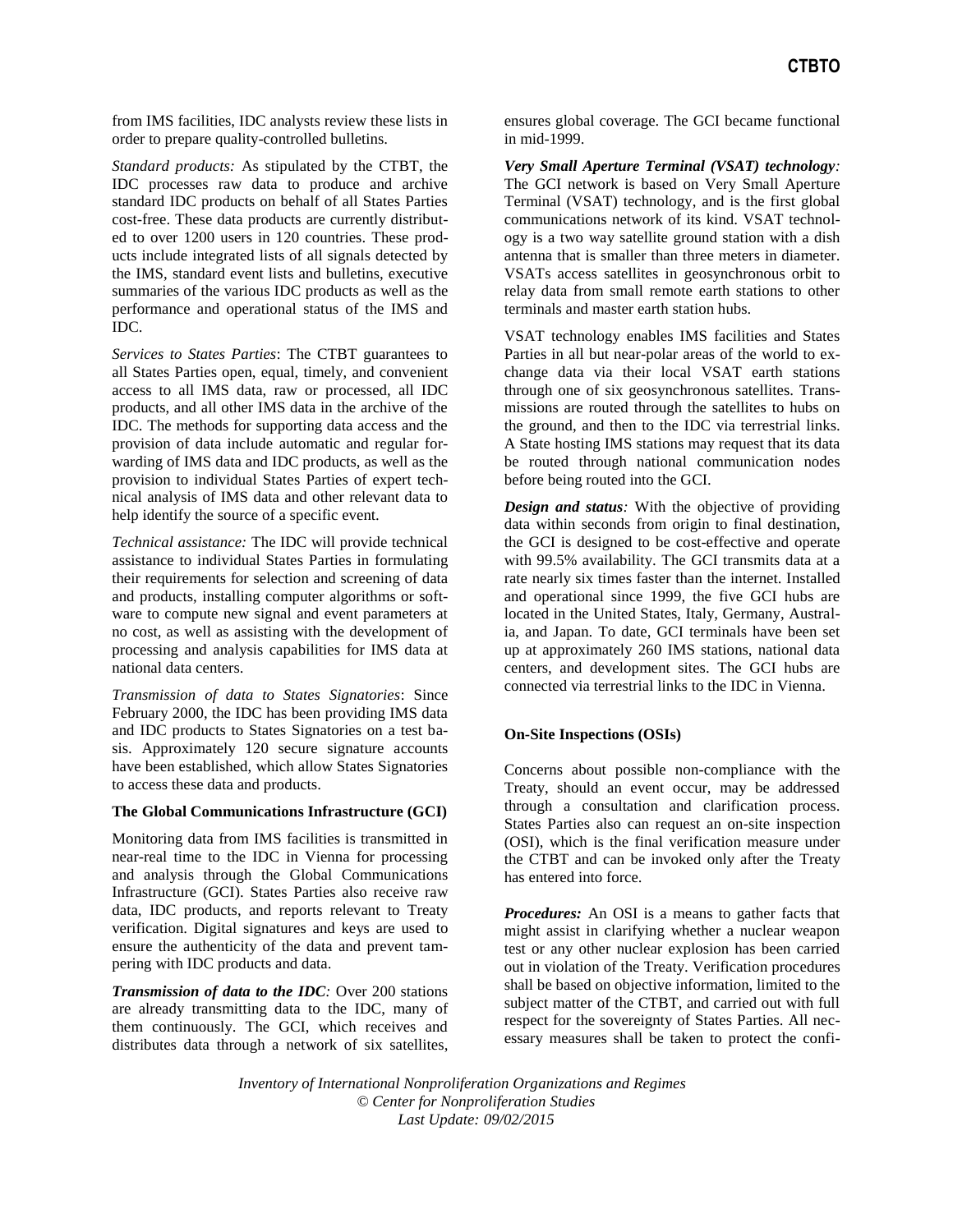dentiality of any information related to civil and military activities and facilities obtained during an inspection.

*Request:* A State Party may request an on-site inspection in the event that a possible nuclear explosion is detected by the IMS or by national technical means of verification in a manner consistent with principles of international law. The requesting State Party shall be obligated to keep the OSI request within the scope of the Treaty and shall refrain from unfounded or abusive inspection requests.

Specific information, including the location of the event triggering the request, the State Party or States Parties to be inspected, the probable environment of the triggering event, and the estimated time of the event, and all data upon which the request is based must be included in the OSI request. The request should also include a record of the consultation and clarification process preceding to the OSI request or an explanation as to why such a process has not taken place.

The requesting State Party shall present the OSI request to the Executive Council and the Director-General of the Technical Secretariat of the CTBTO at the same time. If the Executive Council finds that a frivolous or abusive request has been made, it can decide to implement measures set out in the Treaty to redress the situation.

*Follow-up to a request:* The Executive Council immediately begins its consideration upon receipt of an OSI request. After receiving the request, the Director-General acknowledges its receipt to the requesting State Party within six hours, and communicates the request to the State Party sought to be inspected within six hours. The Executive Council and all States Parties are notified within 24 hours of the request by the Director-General.

Upon receipt of an OSI request, the Director-General immediately contacts the State Party that is the subject of the request to clarify and resolve the concerns expressed in the request. Within 72 hours, that State Party must provide the Director-General with an explanation and any other pertinent information. Any additional information available from the IMS or provided by any other State Party, as well as any relevant information from within the Technical Secretariat on the event specified in the request shall be

transmitted to the Executive Council by the Director-General. The Executive Council shall decide whether to approve an OSI unless the requesting State Party considers the concerns expressed in the OSI request to be resolved and withdraws the request.

*Executive Council decisions:* The Executive Council shall decide whether an OSI is warranted within 96 hours of receiving the inspection request. The decision to approve the OSI shall be made by at least 30 affirmative votes of members of the 51-member Executive Council. During the deliberations of the Executive Council, the requesting State Party and the State Party sought to be inspected may participate without voting. The Director-General shall notify all States Parties within 24 hours about the Council's decision and any reports, proposals, requests, and recommendations.

*Follow-up after Executive Council approval:* An inspection team designated by the Director-General and in accordance with the provisions of the CTBT and the Protocol shall conduct an OSI following an approval by the Executive Council. An inspection mandate for the OSI, issued by the Director-General, shall contain specified information including the location and boundaries of the inspection area, the planned types of activity of the inspection team, and the list of equipment to be used in the inspection area. Within 24 hours of the expected arrival of the designated inspection team, the Director-General shall notify the inspected State Party of the planned inspection.

*Conduct of an OSI:* In accordance with the Treaty, a State Party must permit an OSI on its territory or any place under its jurisdiction or control. However, no State Party shall have to accept simultaneous on-site inspections.

The Inspected State Party has the right and obligation to demonstrate its compliance with the Treaty and enable the inspection team to fulfill its mandate while retaining the right to take the necessary measures to protect national security interests and prevent the disclosure of information unrelated to the OSI. Appropriate access within the given inspection area for the purpose of determining facts relevant to the OSI mandate must be granted to the inspection team and the Inspected State Party must not obstruct the OSI process by invoking its rights under the Treaty to